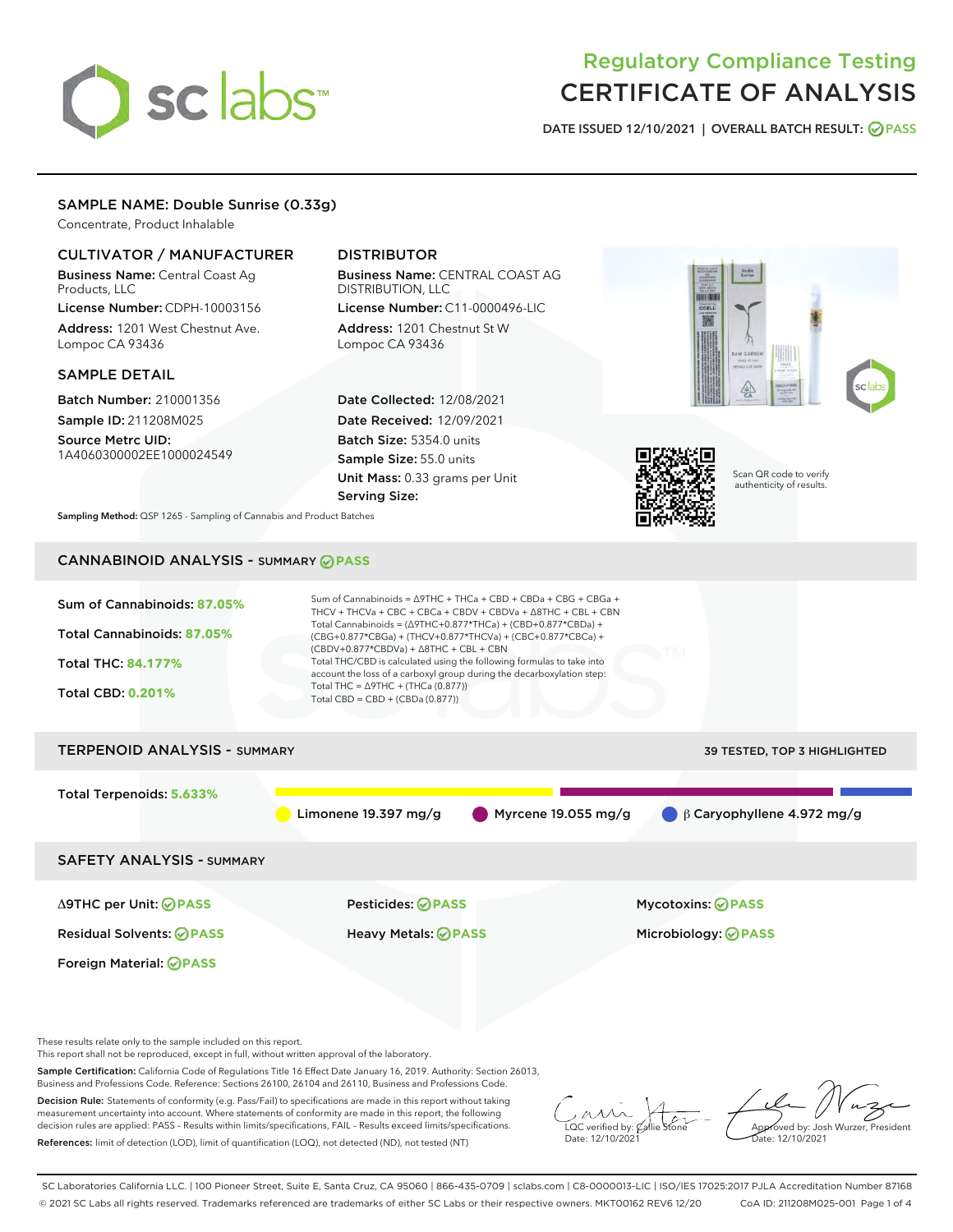



DOUBLE SUNRISE (0.33G) | DATE ISSUED 12/10/2021 | OVERALL BATCH RESULT: @ PASS

#### CANNABINOID TEST RESULTS - 12/09/2021 2 PASS

Tested by high-performance liquid chromatography with diode-array detection (HPLC-DAD). **Method:** QSP 1157 - Analysis of Cannabinoids by HPLC-DAD

#### TOTAL CANNABINOIDS: **87.05%**

Total Cannabinoids (Total THC) + (Total CBD) + (Total CBG) + (Total THCV) + (Total CBC) + (Total CBDV) + ∆8THC + CBL + CBN

TOTAL THC: **84.177%** Total THC (∆9THC+0.877\*THCa)

TOTAL CBD: **0.201%**

Total CBD (CBD+0.877\*CBDa)

TOTAL CBG: 1.685% Total CBG (CBG+0.877\*CBGa)

TOTAL THCV: 0.39% Total THCV (THCV+0.877\*THCVa)

TOTAL CBC: ND Total CBC (CBC+0.877\*CBCa)

TOTAL CBDV: ND Total CBDV (CBDV+0.877\*CBDVa)

| <b>COMPOUND</b>            | LOD/LOQ<br>(mg/g) | <b>MEASUREMENT</b><br><b>UNCERTAINTY</b><br>(mg/g) | <b>RESULT</b><br>(mg/g) | <b>RESULT</b><br>(%) |
|----------------------------|-------------------|----------------------------------------------------|-------------------------|----------------------|
| <b>A9THC</b>               | 0.06/0.26         | ±28.957                                            | 841.77                  | 84.177               |
| <b>CBG</b>                 | 0.06/0.19         | ±0.664                                             | 16.85                   | 1.685                |
| <b>CBN</b>                 | 0.1/0.3           | ±0.27                                              | 4.2                     | 0.42                 |
| <b>THCV</b>                | 0.1/0.2           | ±0.19                                              | 3.9                     | 0.39                 |
| <b>CBD</b>                 | 0.07/0.29         | ±0.093                                             | 2.01                    | 0.201                |
| $\triangle$ 8THC           | 0.1 / 0.4         | ±0.14                                              | 1.8                     | 0.18                 |
| <b>THCa</b>                | 0.05/0.14         | N/A                                                | <b>ND</b>               | <b>ND</b>            |
| <b>THCVa</b>               | 0.07/0.20         | N/A                                                | <b>ND</b>               | <b>ND</b>            |
| <b>CBDa</b>                | 0.02/0.19         | N/A                                                | <b>ND</b>               | <b>ND</b>            |
| <b>CBDV</b>                | 0.04 / 0.15       | N/A                                                | <b>ND</b>               | <b>ND</b>            |
| <b>CBDVa</b>               | 0.03 / 0.53       | N/A                                                | <b>ND</b>               | <b>ND</b>            |
| <b>CBGa</b>                | 0.1/0.2           | N/A                                                | <b>ND</b>               | <b>ND</b>            |
| <b>CBL</b>                 | 0.06 / 0.24       | N/A                                                | <b>ND</b>               | <b>ND</b>            |
| <b>CBC</b>                 | 0.2 / 0.5         | N/A                                                | <b>ND</b>               | <b>ND</b>            |
| <b>CBCa</b>                | 0.07/0.28         | N/A                                                | <b>ND</b>               | <b>ND</b>            |
| <b>SUM OF CANNABINOIDS</b> |                   |                                                    | 870.5 mg/g              | 87.05%               |

#### **UNIT MASS: 0.33 grams per Unit**

| ∆9THC per Unit                         | 1120 per-package limit | 277.78 mg/unit | <b>PASS</b> |
|----------------------------------------|------------------------|----------------|-------------|
| <b>Total THC per Unit</b>              |                        | 277.78 mg/unit |             |
| <b>CBD</b> per Unit                    |                        | $0.66$ mg/unit |             |
| <b>Total CBD per Unit</b>              |                        | $0.66$ mg/unit |             |
| <b>Sum of Cannabinoids</b><br>per Unit |                        | 287.3 mg/unit  |             |
| <b>Total Cannabinoids</b><br>per Unit  |                        | 287.3 mg/unit  |             |

| <b>COMPOUND</b>         | LOD/LOQ<br>(mg/g) | <b>MEASUREMENT</b><br><b>UNCERTAINTY</b><br>(mg/g) | <b>RESULT</b><br>(mg/g)                         | <b>RESULT</b><br>(%) |
|-------------------------|-------------------|----------------------------------------------------|-------------------------------------------------|----------------------|
| Limonene                | 0.005 / 0.016     | ±0.2774                                            | 19.397                                          | 1.9397               |
| <b>Myrcene</b>          | 0.008 / 0.025     | ±0.2458                                            | 19.055                                          | 1.9055               |
| β Caryophyllene         | 0.004 / 0.012     | ±0.1770                                            | 4.972                                           | 0.4972               |
| $\beta$ Pinene          | 0.004 / 0.014     | ±0.0313                                            | 2.722                                           | 0.2722               |
| Linalool                | 0.009 / 0.032     | ±0.1003                                            | 2.640                                           | 0.2640               |
| $\alpha$ Pinene         | 0.005 / 0.017     | ±0.0181                                            | 2.107                                           | 0.2107               |
| Terpinolene             | 0.008 / 0.026     | ±0.0257                                            | 1.255                                           | 0.1255               |
| $\alpha$ Humulene       | 0.009/0.029       | ±0.0345                                            | 1.076                                           | 0.1076               |
| Ocimene                 | 0.011 / 0.038     | ±0.0298                                            | 0.929                                           | 0.0929               |
| Fenchol                 | 0.010 / 0.034     | ±0.0300                                            | 0.776                                           | 0.0776               |
| Terpineol               | 0.016 / 0.055     | ±0.0216                                            | 0.352                                           | 0.0352               |
| Camphene                | 0.005 / 0.015     | ±0.0037                                            | 0.324                                           | 0.0324               |
| trans-ß-Farnesene       | 0.008 / 0.025     | ±0.0073                                            | 0.207                                           | 0.0207               |
| <b>Borneol</b>          | 0.005 / 0.016     | ±0.0046                                            | 0.110                                           | 0.0110               |
| Fenchone                | 0.009 / 0.028     | ±0.0023                                            | 0.080                                           | 0.0080               |
| $\alpha$ Phellandrene   | 0.006 / 0.020     | ±0.0007                                            | 0.053                                           | 0.0053               |
| $\alpha$ Terpinene      | 0.005 / 0.017     | ±0.0007                                            | 0.046                                           | 0.0046               |
| $\gamma$ Terpinene      | 0.006 / 0.018     | ±0.0008                                            | 0.045                                           | 0.0045               |
| 3 Carene                | 0.005 / 0.018     | ±0.0006                                            | 0.041                                           | 0.0041               |
| Nerolidol               | 0.009 / 0.028     | ±0.0025                                            | 0.039                                           | 0.0039               |
| $\alpha$ Bisabolol      | 0.008 / 0.026     | ±0.0021                                            | 0.039                                           | 0.0039               |
| Eucalyptol              | 0.006 / 0.018     | ±0.0007                                            | 0.029                                           | 0.0029               |
| Sabinene Hydrate        | 0.006 / 0.022     | ±0.0009                                            | 0.023                                           | 0.0023               |
| Citronellol             | 0.003 / 0.010     | ±0.0006                                            | 0.013                                           | 0.0013               |
| p-Cymene                | 0.005 / 0.016     | N/A                                                | <loq< th=""><th><loq< th=""></loq<></th></loq<> | <loq< th=""></loq<>  |
| Nerol                   | 0.003 / 0.011     | N/A                                                | <loq< th=""><th><loq< th=""></loq<></th></loq<> | <loq< th=""></loq<>  |
| Valencene               | 0.009 / 0.030     | N/A                                                | <loq< th=""><th><loq< th=""></loq<></th></loq<> | <loq< th=""></loq<>  |
| Caryophyllene<br>Oxide  | 0.010 / 0.033     | N/A                                                | <loq< th=""><th><loq< th=""></loq<></th></loq<> | <loq< th=""></loq<>  |
| Sabinene                | 0.004 / 0.014     | N/A                                                | <b>ND</b>                                       | <b>ND</b>            |
| (-)-Isopulegol          | 0.005 / 0.016     | N/A                                                | ND                                              | ND                   |
| Camphor                 | 0.006 / 0.019     | N/A                                                | ND                                              | <b>ND</b>            |
| Isoborneol              | 0.004 / 0.012     | N/A                                                | ND                                              | ND                   |
| Menthol                 | 0.008 / 0.025     | N/A                                                | <b>ND</b>                                       | ND                   |
| R-(+)-Pulegone          | 0.003 / 0.011     | N/A                                                | <b>ND</b>                                       | ND                   |
| Geraniol                | 0.002 / 0.007     | N/A                                                | ND                                              | <b>ND</b>            |
| <b>Geranyl Acetate</b>  | 0.004 / 0.014     | N/A                                                | <b>ND</b>                                       | ND                   |
| $\alpha$ Cedrene        | 0.005 / 0.016     | N/A                                                | <b>ND</b>                                       | ND                   |
| Guaiol                  | 0.009 / 0.030     | N/A                                                | ND                                              | ND                   |
| Cedrol                  | 0.008 / 0.027     | N/A                                                | <b>ND</b>                                       | ND                   |
| <b>TOTAL TERPENOIDS</b> |                   |                                                    | 56.330 mg/g                                     | 5.633%               |

SC Laboratories California LLC. | 100 Pioneer Street, Suite E, Santa Cruz, CA 95060 | 866-435-0709 | sclabs.com | C8-0000013-LIC | ISO/IES 17025:2017 PJLA Accreditation Number 87168 © 2021 SC Labs all rights reserved. Trademarks referenced are trademarks of either SC Labs or their respective owners. MKT00162 REV6 12/20 CoA ID: 211208M025-001 Page 2 of 4

# TERPENOID TEST RESULTS - 12/10/2021

Terpene analysis utilizing gas chromatography-flame ionization detection (GC-FID). **Method:** QSP 1192 - Analysis of Terpenoids by GC-FID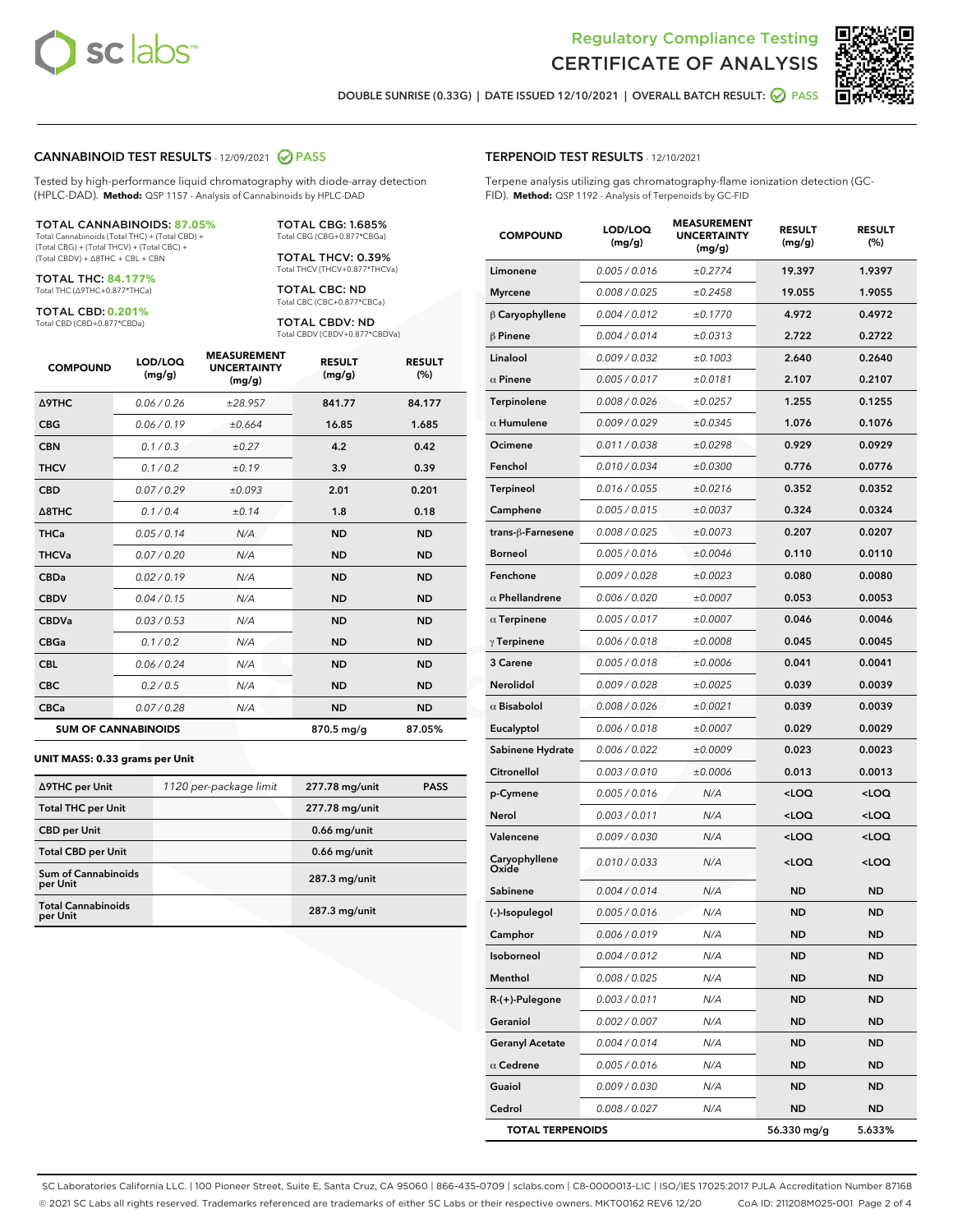



DOUBLE SUNRISE (0.33G) | DATE ISSUED 12/10/2021 | OVERALL BATCH RESULT: ☑ PASS

#### CATEGORY 1 PESTICIDE TEST RESULTS - 12/10/2021 @ PASS

Pesticide and plant growth regulator analysis utilizing high-performance liquid chromatography-mass spectrometry (HPLC-MS) or gas chromatography-mass spectrometry (GC-MS). \*GC-MS utilized where indicated. **Method:** QSP 1212 - Analysis of Pesticides and Mycotoxins by LC-MS or QSP 1213 - Analysis of Pesticides by GC-MS

| <b>COMPOUND</b>             | LOD/LOQ<br>$(\mu g/g)$ | <b>ACTION</b><br><b>LIMIT</b><br>$(\mu q/q)$ | <b>MEASUREMENT</b><br><b>UNCERTAINTY</b><br>$(\mu g/g)$ | <b>RESULT</b><br>$(\mu g/g)$ | <b>RESULT</b> |
|-----------------------------|------------------------|----------------------------------------------|---------------------------------------------------------|------------------------------|---------------|
| Aldicarb                    | 0.03 / 0.08            | $\ge$ LOD                                    | N/A                                                     | <b>ND</b>                    | <b>PASS</b>   |
| Carbofuran                  | 0.02 / 0.05            | $\ge$ LOD                                    | N/A                                                     | <b>ND</b>                    | <b>PASS</b>   |
| Chlordane*                  | 0.03 / 0.08            | $\ge$ LOD                                    | N/A                                                     | <b>ND</b>                    | <b>PASS</b>   |
| Chlorfenapyr*               | 0.03/0.10              | $\ge$ LOD                                    | N/A                                                     | <b>ND</b>                    | <b>PASS</b>   |
| Chlorpyrifos                | 0.02 / 0.06            | $\ge$ LOD                                    | N/A                                                     | <b>ND</b>                    | <b>PASS</b>   |
| Coumaphos                   | 0.02 / 0.07            | $\ge$ LOD                                    | N/A                                                     | <b>ND</b>                    | <b>PASS</b>   |
| Daminozide                  | 0.02 / 0.07            | $\ge$ LOD                                    | N/A                                                     | <b>ND</b>                    | <b>PASS</b>   |
| <b>DDVP</b><br>(Dichlorvos) | 0.03/0.09              | $>$ LOD                                      | N/A                                                     | <b>ND</b>                    | <b>PASS</b>   |
| Dimethoate                  | 0.03 / 0.08            | $\ge$ LOD                                    | N/A                                                     | <b>ND</b>                    | <b>PASS</b>   |
| Ethoprop(hos)               | 0.03/0.10              | $\ge$ LOD                                    | N/A                                                     | <b>ND</b>                    | <b>PASS</b>   |
| Etofenprox                  | 0.02/0.06              | $>$ LOD                                      | N/A                                                     | <b>ND</b>                    | <b>PASS</b>   |
| Fenoxycarb                  | 0.03 / 0.08            | $\ge$ LOD                                    | N/A                                                     | <b>ND</b>                    | <b>PASS</b>   |
| Fipronil                    | 0.03/0.08              | $>$ LOD                                      | N/A                                                     | <b>ND</b>                    | <b>PASS</b>   |
| Imazalil                    | 0.02 / 0.06            | $\ge$ LOD                                    | N/A                                                     | <b>ND</b>                    | <b>PASS</b>   |
| Methiocarb                  | 0.02 / 0.07            | $\ge$ LOD                                    | N/A                                                     | <b>ND</b>                    | <b>PASS</b>   |
| Methyl<br>parathion         | 0.03/0.10              | $>$ LOD                                      | N/A                                                     | <b>ND</b>                    | <b>PASS</b>   |
| <b>Mevinphos</b>            | 0.03/0.09              | $>$ LOD                                      | N/A                                                     | <b>ND</b>                    | <b>PASS</b>   |
| Paclobutrazol               | 0.02 / 0.05            | $\ge$ LOD                                    | N/A                                                     | <b>ND</b>                    | <b>PASS</b>   |
| Propoxur                    | 0.03 / 0.09            | $\ge$ LOD                                    | N/A                                                     | <b>ND</b>                    | <b>PASS</b>   |
| Spiroxamine                 | 0.03 / 0.08            | $\ge$ LOD                                    | N/A                                                     | <b>ND</b>                    | <b>PASS</b>   |
| Thiacloprid                 | 0.03/0.10              | $\ge$ LOD                                    | N/A                                                     | <b>ND</b>                    | <b>PASS</b>   |

#### CATEGORY 2 PESTICIDE TEST RESULTS - 12/10/2021 @ PASS

| <b>COMPOUND</b>          | LOD/LOO<br>$(\mu g/g)$ | <b>ACTION</b><br>LIMIT<br>$(\mu g/g)$ | <b>MEASUREMENT</b><br><b>UNCERTAINTY</b><br>$(\mu g/g)$ | <b>RESULT</b><br>$(\mu g/g)$ | <b>RESULT</b> |  |
|--------------------------|------------------------|---------------------------------------|---------------------------------------------------------|------------------------------|---------------|--|
| Abamectin                | 0.03/0.10              | 0.1                                   | N/A                                                     | <b>ND</b>                    | <b>PASS</b>   |  |
| Acephate                 | 0.02/0.07              | 0.1                                   | N/A                                                     | <b>ND</b>                    | <b>PASS</b>   |  |
| Acequinocyl              | 0.02/0.07              | 0.1                                   | N/A                                                     | <b>ND</b>                    | <b>PASS</b>   |  |
| Acetamiprid              | 0.02 / 0.05            | 0.1                                   | N/A                                                     | <b>ND</b>                    | <b>PASS</b>   |  |
| Azoxystrobin             | 0.02/0.07              | 0.1                                   | N/A                                                     | <b>ND</b>                    | <b>PASS</b>   |  |
| <b>Bifenazate</b>        | 0.01 / 0.04            | 0.1                                   | N/A                                                     | <b>ND</b>                    | <b>PASS</b>   |  |
| <b>Bifenthrin</b>        | 0.02 / 0.05            | 3                                     | N/A                                                     | <b>ND</b>                    | <b>PASS</b>   |  |
| <b>Boscalid</b>          | 0.03/0.09              | 0.1                                   | N/A                                                     | <b>ND</b>                    | <b>PASS</b>   |  |
| Captan                   | 0.19/0.57              | 0.7                                   | N/A                                                     | <b>ND</b>                    | <b>PASS</b>   |  |
| Carbaryl                 | 0.02/0.06              | 0.5                                   | N/A                                                     | <b>ND</b>                    | <b>PASS</b>   |  |
| Chlorantranilip-<br>role | 0.04/0.12              | 10                                    | N/A                                                     | <b>ND</b>                    | <b>PASS</b>   |  |
| Clofentezine             | 0.03/0.09              | 0.1                                   | N/A                                                     | <b>ND</b>                    | <b>PASS</b>   |  |

# CATEGORY 2 PESTICIDE TEST RESULTS - 12/10/2021 continued

| <b>COMPOUND</b>               | LOD/LOQ<br>(µg/g) | <b>ACTION</b><br><b>LIMIT</b><br>$(\mu g/g)$ | <b>MEASUREMENT</b><br><b>UNCERTAINTY</b><br>(µg/g) | <b>RESULT</b><br>$(\mu g/g)$ | <b>RESULT</b> |
|-------------------------------|-------------------|----------------------------------------------|----------------------------------------------------|------------------------------|---------------|
| Cyfluthrin                    | 0.12 / 0.38       | $\overline{c}$                               | N/A                                                | <b>ND</b>                    | <b>PASS</b>   |
| Cypermethrin                  | 0.11 / 0.32       | 1                                            | N/A                                                | <b>ND</b>                    | <b>PASS</b>   |
| <b>Diazinon</b>               | 0.02 / 0.05       | 0.1                                          | N/A                                                | <b>ND</b>                    | <b>PASS</b>   |
| Dimethomorph                  | 0.03 / 0.09       | 2                                            | N/A                                                | <b>ND</b>                    | <b>PASS</b>   |
| Etoxazole                     | 0.02 / 0.06       | 0.1                                          | N/A                                                | <b>ND</b>                    | <b>PASS</b>   |
| Fenhexamid                    | 0.03 / 0.09       | 0.1                                          | N/A                                                | <b>ND</b>                    | <b>PASS</b>   |
| Fenpyroximate                 | 0.02 / 0.06       | 0.1                                          | N/A                                                | <b>ND</b>                    | <b>PASS</b>   |
| Flonicamid                    | 0.03 / 0.10       | 0.1                                          | N/A                                                | <b>ND</b>                    | <b>PASS</b>   |
| Fludioxonil                   | 0.03 / 0.10       | 0.1                                          | N/A                                                | <b>ND</b>                    | <b>PASS</b>   |
| Hexythiazox                   | 0.02 / 0.07       | 0.1                                          | N/A                                                | <b>ND</b>                    | <b>PASS</b>   |
| Imidacloprid                  | 0.04 / 0.11       | 5                                            | N/A                                                | <b>ND</b>                    | <b>PASS</b>   |
| Kresoxim-methyl               | 0.02 / 0.07       | 0.1                                          | N/A                                                | <b>ND</b>                    | <b>PASS</b>   |
| Malathion                     | 0.03 / 0.09       | 0.5                                          | N/A                                                | <b>ND</b>                    | <b>PASS</b>   |
| Metalaxyl                     | 0.02 / 0.07       | $\overline{c}$                               | N/A                                                | <b>ND</b>                    | <b>PASS</b>   |
| Methomyl                      | 0.03 / 0.10       | $\mathcal{I}$                                | N/A                                                | <b>ND</b>                    | <b>PASS</b>   |
| Myclobutanil                  | 0.03 / 0.09       | 0.1                                          | N/A                                                | <b>ND</b>                    | <b>PASS</b>   |
| Naled                         | 0.02 / 0.07       | 0.1                                          | N/A                                                | <b>ND</b>                    | <b>PASS</b>   |
| Oxamyl                        | 0.04 / 0.11       | 0.5                                          | N/A                                                | ND                           | <b>PASS</b>   |
| Pentachloronitro-<br>benzene* | 0.03 / 0.09       | 0.1                                          | N/A                                                | <b>ND</b>                    | <b>PASS</b>   |
| Permethrin                    | 0.04 / 0.12       | 0.5                                          | N/A                                                | <b>ND</b>                    | <b>PASS</b>   |
| Phosmet                       | 0.03 / 0.10       | 0.1                                          | N/A                                                | <b>ND</b>                    | <b>PASS</b>   |
| Piperonylbu-<br>toxide        | 0.02 / 0.07       | 3                                            | N/A                                                | <b>ND</b>                    | <b>PASS</b>   |
| Prallethrin                   | 0.03 / 0.08       | 0.1                                          | N/A                                                | <b>ND</b>                    | <b>PASS</b>   |
| Propiconazole                 | 0.02 / 0.07       | 0.1                                          | N/A                                                | <b>ND</b>                    | <b>PASS</b>   |
| Pyrethrins                    | 0.04 / 0.12       | 0.5                                          | N/A                                                | <b>ND</b>                    | <b>PASS</b>   |
| Pyridaben                     | 0.02 / 0.07       | 0.1                                          | N/A                                                | <b>ND</b>                    | <b>PASS</b>   |
| Spinetoram                    | 0.02 / 0.07       | 0.1                                          | N/A                                                | <b>ND</b>                    | <b>PASS</b>   |
| Spinosad                      | 0.02 / 0.07       | 0.1                                          | N/A                                                | <b>ND</b>                    | <b>PASS</b>   |
| Spiromesifen                  | 0.02 / 0.05       | 0.1                                          | N/A                                                | <b>ND</b>                    | <b>PASS</b>   |
| Spirotetramat                 | 0.02 / 0.06       | 0.1                                          | N/A                                                | <b>ND</b>                    | <b>PASS</b>   |
| Tebuconazole                  | 0.02 / 0.07       | 0.1                                          | N/A                                                | <b>ND</b>                    | <b>PASS</b>   |
| Thiamethoxam                  | 0.03 / 0.10       | 5                                            | N/A                                                | <b>ND</b>                    | <b>PASS</b>   |
| Trifloxystrobin               | 0.03 / 0.08       | 0.1                                          | N/A                                                | <b>ND</b>                    | <b>PASS</b>   |

SC Laboratories California LLC. | 100 Pioneer Street, Suite E, Santa Cruz, CA 95060 | 866-435-0709 | sclabs.com | C8-0000013-LIC | ISO/IES 17025:2017 PJLA Accreditation Number 87168 © 2021 SC Labs all rights reserved. Trademarks referenced are trademarks of either SC Labs or their respective owners. MKT00162 REV6 12/20 CoA ID: 211208M025-001 Page 3 of 4